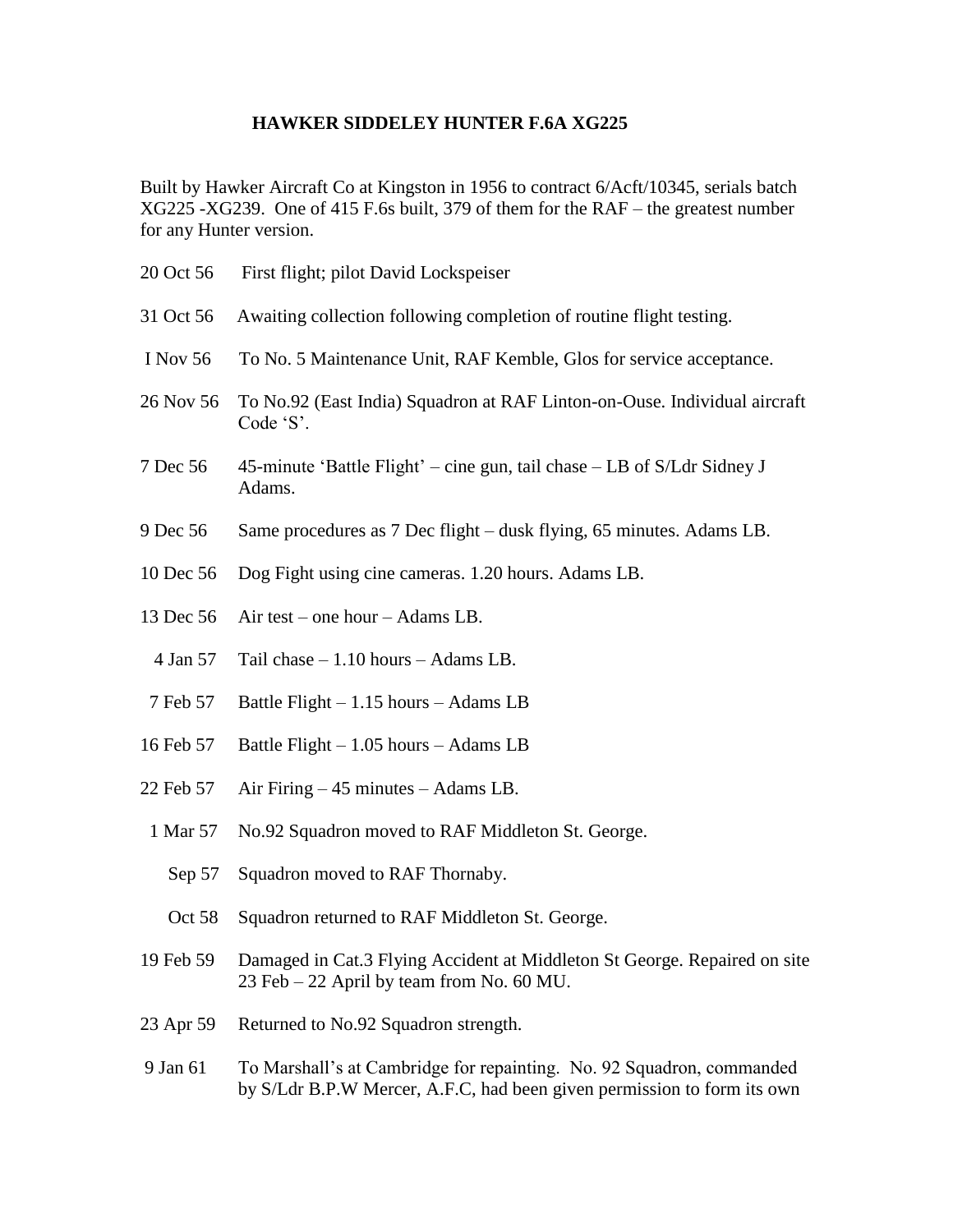nine-aircraft aerobatic team, known as the 'Blue Diamonds', their Hunters painted in royal blue highlighted by a white cheat line, wingtips, code and serial, the squadron badge being worn on the nose with red/yellow checks either side of it. They became the official RAF aerobatic team. One of their characteristic formations was the diamond-nine, hence the team name Blue Diamonds. Another signature formation for the team was the looping break for landing. Photo –RAF Gate Guards (Jim Simpson) p.31. Repaint completed 30

Feb 61 Squadron sent to RAF Akrotiri, Cyprus to train for the forthcoming display season.

- 3 Mar 61 XG225 suffered Cat 3 damage in a flying accident. Team sent out by Hawkers for repairs.
- 2 Jun 61 Returned to Squadron in UK following repair, the squadron having moved to RAF Leconfield in May 1961.
	- Sep 61 Blue Diamonds displayed at the SBAC Show, Farnborough, Hants.
- 6 Nov 61 Work by No. 60 MU at RAF Leconfield for modification to Hunter F.6A standard, with strengthened wings to enable greater loads to be carried, especially in the ground-attack role, bringing it close to FGA.9 standard. Modification kits supplied by Hawkers.
- 23 Nov 61 Modifications complete.

January 1961.

- 26 Nov 61 Returned to No.92 Squadron.
- April 63 No.92 Squadron began to re-equip with the Lightning F.2, being the last front-line unit flying the Hunter F.6.
- 23 May 63 XG225 joined the other supplanted Hunters in storage at No.19 MU, RAF St. Athan, Glamorgan.
- 9 Jan 64 To No.229 Operational Conversion Unit at RAF Chivenor, Devon, with code '27'
- 10 Mar 64 Damaged in flying accident. Repaired by team from Hawker Siddeley 12 Mar – 22 April 1964.
- 19 Jan 66 To No.23 Maintenance Unit.
- 3 Jun 66 To No.5 Maintenance Unit, RAF Kemble, Glos.